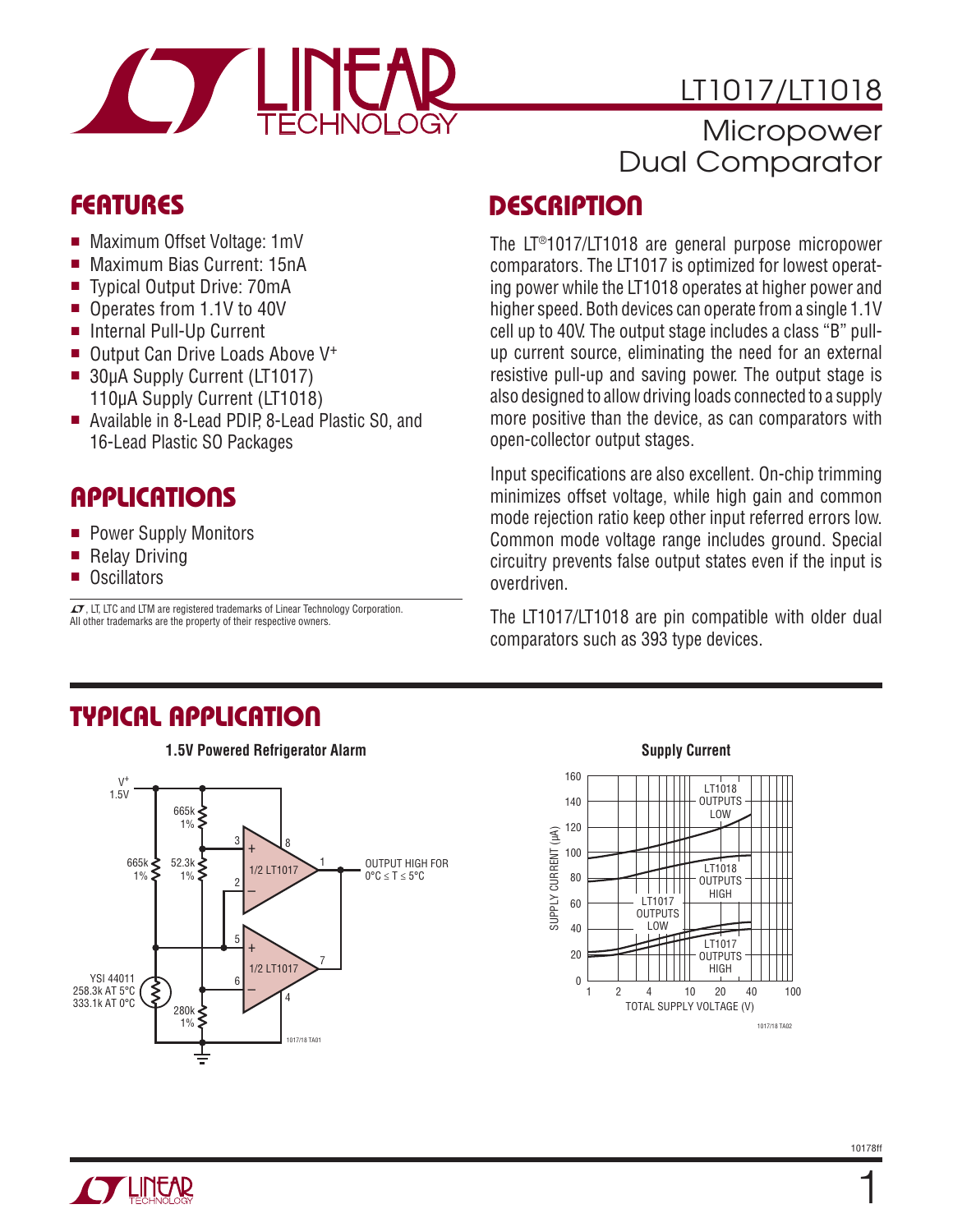### **ABSOLUTE MAXIMUM RATINGS (Note 1)**

### Operating Temperature Range

| Lead Temperature (Soldering, 10 sec) 300°C |  |
|--------------------------------------------|--|

### **PACKAGE/ORDER INFORMATION**



10178ff \*The temperature grade is identified by a label on the shipping container. Consult LTC Marketing for parts specified with wider operating temperature ranges.

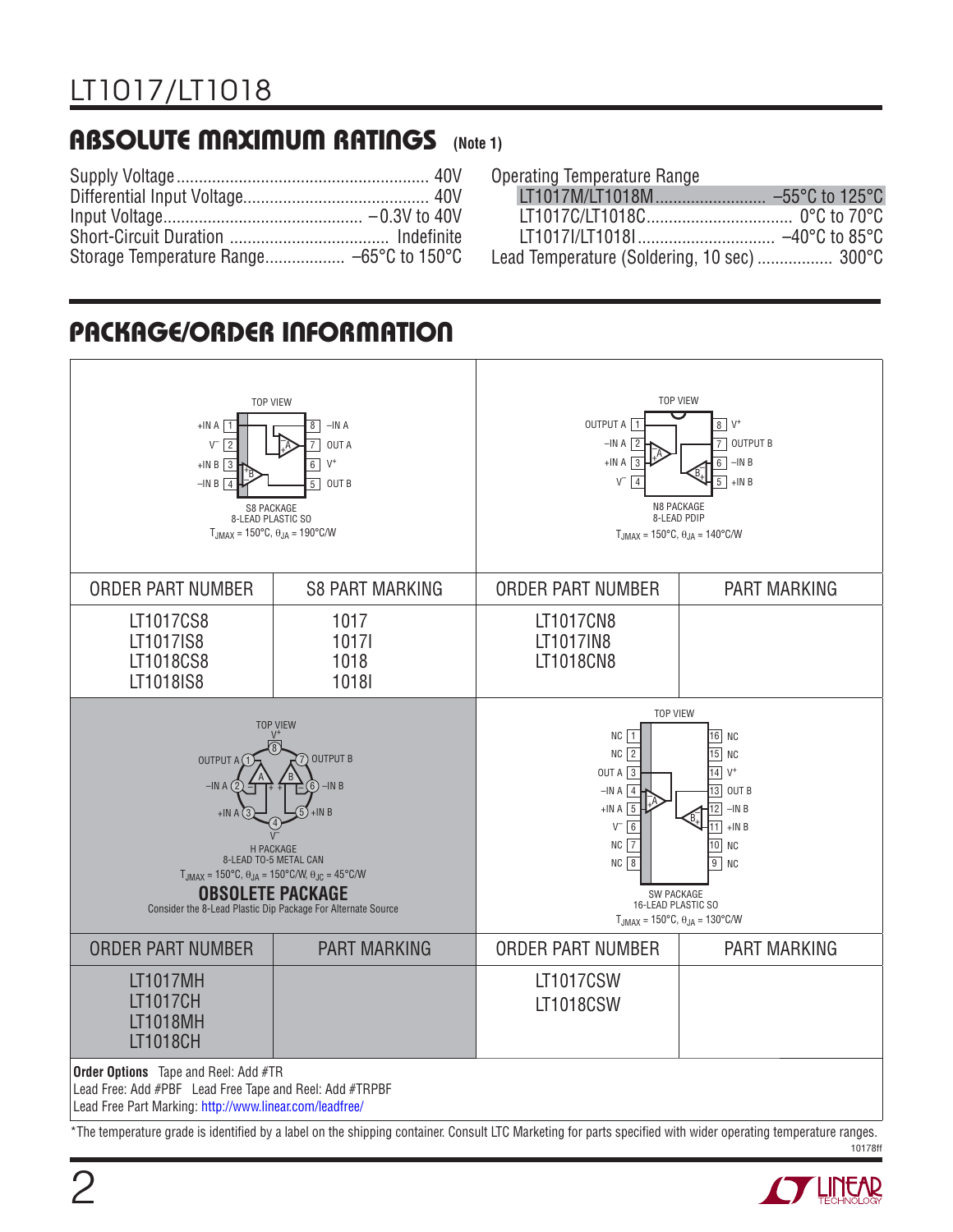### **ELECTRICAL CHARACTERISTICS** The  $\bullet$  denotes the specifications which apply over the full operating

**temperature range of –55°C to 85°C for M grade parts, –40°C to 85°C for I grade parts and 0°C to 70°C for C grade parts.**

| <b>PARAMETER</b>                  | <b>CONDITIONS</b>                                                                                                                 |                                                                                        | <b>MIN</b>        | LT1017<br><b>TYP</b>                | <b>MAX</b>                           | <b>MIN</b>        | LT1018<br><b>TYP</b>          | <b>MAX</b>                           | <b>UNITS</b>                     |
|-----------------------------------|-----------------------------------------------------------------------------------------------------------------------------------|----------------------------------------------------------------------------------------|-------------------|-------------------------------------|--------------------------------------|-------------------|-------------------------------|--------------------------------------|----------------------------------|
| Offset Voltage<br>(Note 2)        | $\pm 0.75V \leq V_S \leq \pm 20V$                                                                                                 | $25^{\circ}$ C<br>125°C                                                                |                   | 0.4<br>0.5                          | $\mathbf{1}$<br>1.4<br>5             |                   | 0.4<br>0.5<br>0.7             | $\mathbf{1}$<br>1.4<br>1.5           | mV<br>mV<br>mV                   |
| <b>Bias Current</b>               | $\pm 0.75V \leq V_S \leq \pm 20V$                                                                                                 | $25^{\circ}$ C<br>125°C                                                                |                   | $\mathbf 5$<br>$\overline{7}$<br>10 | 15<br>25<br>60                       |                   | 15<br>18                      | 75<br>100<br>110                     | nA<br>nA<br>пA                   |
| Offset Current                    | $\pm 0.75V \leq V_S \leq \pm 20V$                                                                                                 | $25^{\circ}$ C<br>●<br>125°C                                                           |                   | 0.4<br>0.5                          | $\overline{c}$<br>3<br>20            |                   | 1<br>1.6                      | 8<br>12<br>20                        | nA<br>nA<br>nA                   |
| Common Mode Rejection Ratio       | $V_S = \pm 20V$ , $-20V \le V_{CM} \le 19.1V$                                                                                     | $25^{\circ}$ C<br>125°C                                                                | 105<br>100<br>82  | 115<br>115<br>100                   |                                      | 105<br>100<br>95  | 115<br>115<br>110             |                                      | dB<br>dB<br>dB                   |
| Power Supply Rejection Ratio      | $\pm 0.75V \leq V_S \leq \pm 20V$                                                                                                 | $25^{\circ}$ C<br>125°C                                                                | 96<br>95<br>82    | 110<br>105                          |                                      | 96<br>95<br>86    | 110<br>105<br>100             |                                      | dB<br>dB<br>dB                   |
| Gain                              | No Load, $V_{OUT} = \pm 19.9V$ (Note 3)                                                                                           | $25^{\circ}$ C<br>125°C                                                                | 110<br>105<br>100 | 115<br>115                          |                                      | 110<br>105<br>100 | 125<br>120                    |                                      | dB<br>dB<br>dB                   |
|                                   | $R_L = 4k$ , $V_{OUT} = \pm 19V$                                                                                                  | $25^{\circ}$ C<br>●                                                                    | 100<br>94         | 110                                 |                                      | 100<br>94         | 110                           |                                      | dB<br>dB                         |
| <b>Output Sink Current</b>        | $V^+ = 4.5V, V^- = 0V$<br>Overdrive $>$ 30mV                                                                                      | $25^{\circ}$ C<br>$125^{\circ}$ C                                                      | 30<br>25<br>10    | 65<br>50<br>20                      |                                      | 35<br>25<br>10    | 70<br>50<br>30                |                                      | mA<br>mA<br>mA                   |
| <b>Output Source Current</b>      | $V^+ = 40V, V^- = 0V$<br>$V_{IN}$ = 5mV, $V_{OUT}$ = 0.4V                                                                         | $25^{\circ}$ C<br>$125^{\circ}$ C                                                      | 30<br>25<br>25    | 75<br>70<br>75                      |                                      | 75<br>50<br>50    | 250<br>220<br>200             |                                      | μA<br>μA<br>μA                   |
|                                   | $V^+ = 1.2V, V^- = 0V$<br>$V_{IN}$ = 5mV, $V_{OUT}$ = 0.4V                                                                        | $25^{\circ}$ C<br>125°C                                                                | 25<br>15<br>25    | 35<br>20<br>40                      |                                      | 70<br>45<br>40    | 140<br>120<br>110             |                                      | μA<br>μA<br>μA                   |
| <b>Negative Output Saturation</b> | $V^+ = 4.5V, V^- = 0V$<br>$I_{\text{OUT}} = 0 \text{mA}$<br>$V_{IN} = -10$ mV<br>$= 0.1$ m $A$<br>$= 1mA$<br>$= 10mA$<br>$= 30mA$ | $25^{\circ}$ C<br>$25^{\circ}$ C<br>$25^{\circ}$ C<br>$25^{\circ}$ C<br>$25^{\circ}$ C |                   | 5<br>35<br>60<br>120<br>350         | 20<br>60<br>120<br>200<br>600        |                   | 5<br>35<br>60<br>120<br>350   | 15<br>60<br>120<br>250<br>700        | mV<br>mV<br>mV<br>mV<br>mV       |
|                                   | $V^+ = 4.5V$ , $V^- = 0V$<br>$I_{OUT} = 0mA$<br>$= 0.1$ mA<br>$V_{IN} = -10$ mV<br>$= 1mA$<br>$= 10mA$<br>$= 30mA$                |                                                                                        |                   | 5<br>40<br>75<br>150<br>600         | 20<br>75<br>150<br>300<br>900        |                   | 8<br>35<br>70<br>150<br>500   | 20<br>70<br>150<br>300<br>900        | mV<br>mV<br>mV<br>mV<br>mV       |
|                                   | $V^+ = 4.5V, V^- = 0V$<br>$I_{\text{OUT}} = 0 \text{mA}$<br>$= 0.1$ m $A$<br>$V_{IN} = -10$ mV<br>$= 1mA$<br>$= 10mA$<br>$= 30mA$ | 125°C<br>125°C<br>125°C<br>125°C<br>125°C                                              |                   | 25<br>60<br>100<br>300              | 50<br>100<br>200<br>600              |                   | 10<br>60<br>110<br>300<br>900 | 40<br>100<br>200<br>400              | mV<br>mV<br>mV<br>mV<br>mV       |
| <b>Positive Output Saturation</b> | $I_{OUT} = 0 \mu A$<br>$=10\mu A$<br>$= 0 \mu A$<br>$= 10 \mu A$<br>$= 0 \mu A$<br>$= 10 \mu A$                                   | $25^{\circ}$ C<br>$25^{\circ}$ C<br>0<br>$\bullet$<br>125°C<br>125°C                   |                   | 40<br>175<br>45<br>190<br>50        | 80<br>250<br>90<br>300<br>100<br>300 |                   | 35<br>175<br>45<br>190<br>50  | 80<br>250<br>90<br>300<br>100<br>300 | mV<br>mV<br>mV<br>mV<br>mV<br>mV |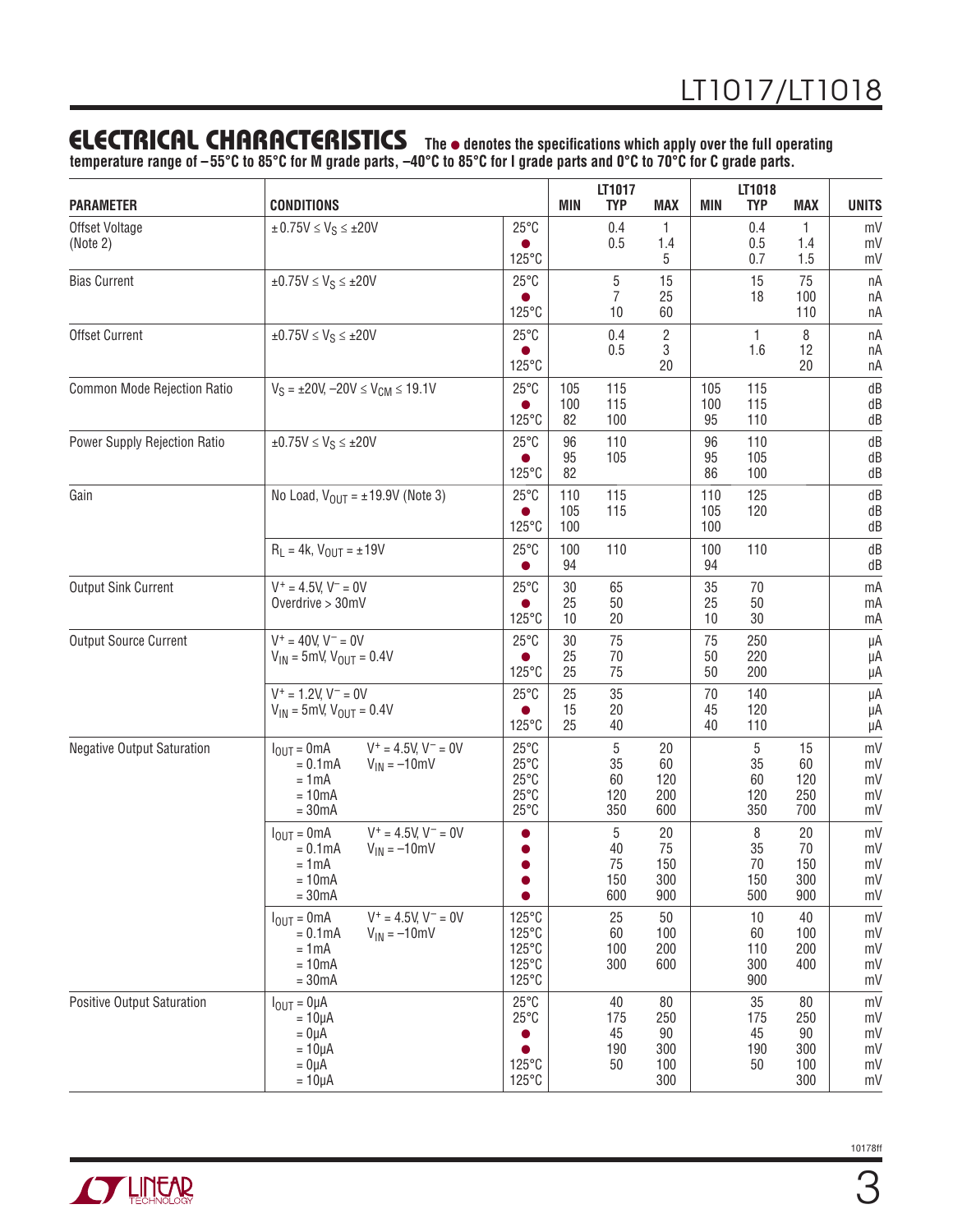### **ELECTRICAL CHARACTERISTICS** The  $\bullet$  denotes the specifications which apply over the full operating

**temperature range of –55°C to 85°C for M grade parts, –40°C to 85°C for I grade parts and 0°C to 70°C for C grade parts.**

| <b>PARAMETER</b>          | <b>CONDITIONS</b>                                   |                                   | MIN | LT1017<br><b>TYP</b> | <b>MAX</b>           | MIN | LT1018<br><b>TYP</b> | <b>MAX</b>        | <b>UNITS</b>   |
|---------------------------|-----------------------------------------------------|-----------------------------------|-----|----------------------|----------------------|-----|----------------------|-------------------|----------------|
| Leakage Current           | $V_S = 5V$ , $V_{OUT} = 40V$<br>$V_{IN} \ge 100$ mV | $25^{\circ}$ C<br>$125^{\circ}$ C |     | 0.5<br>0.6           | 3<br>3<br>b          |     | 1.8                  | 8<br>10<br>15     | μA<br>μA<br>μA |
| <b>Supply Current</b>     | $V_S = 5V$                                          | $25^{\circ}$ C<br>$125^{\circ}$ C |     | 30<br>40             | 60<br>80<br>80       |     | 110<br>110           | 250<br>250<br>300 | μA<br>μA<br>μA |
|                           | $V_S = 40V$                                         | $25^{\circ}$ C<br>$125^{\circ}$ C |     | 40<br>55             | 90<br>100<br>100     |     | 130<br>140           | 250<br>270<br>300 | μA<br>μA<br>μA |
| Minimum Operating Voltage | $I_{\text{OUT}} = 1 \text{mA}$                      | $25^{\circ}$ C<br>$125^{\circ}$ C |     |                      | 1.15<br>1.15<br>1.15 |     |                      | 1.2<br>1.2<br>1.2 | V<br>V<br>V    |

**Note 1:** Stresses beyond those listed under Absolute Maximum Ratings may cause permanent damage to the device. Exposure to any Absolute Maximum Rating condition for extended periods may affect device reliability and lifetime.

**Note 2:** Offset voltage is guaranteed over a common mode voltage range of  $V^- \le V_{1N} \le (V^+ - 0.9V)$ .

**Note 3:** No load gain is guaranteed but not tested (LT1017 only).



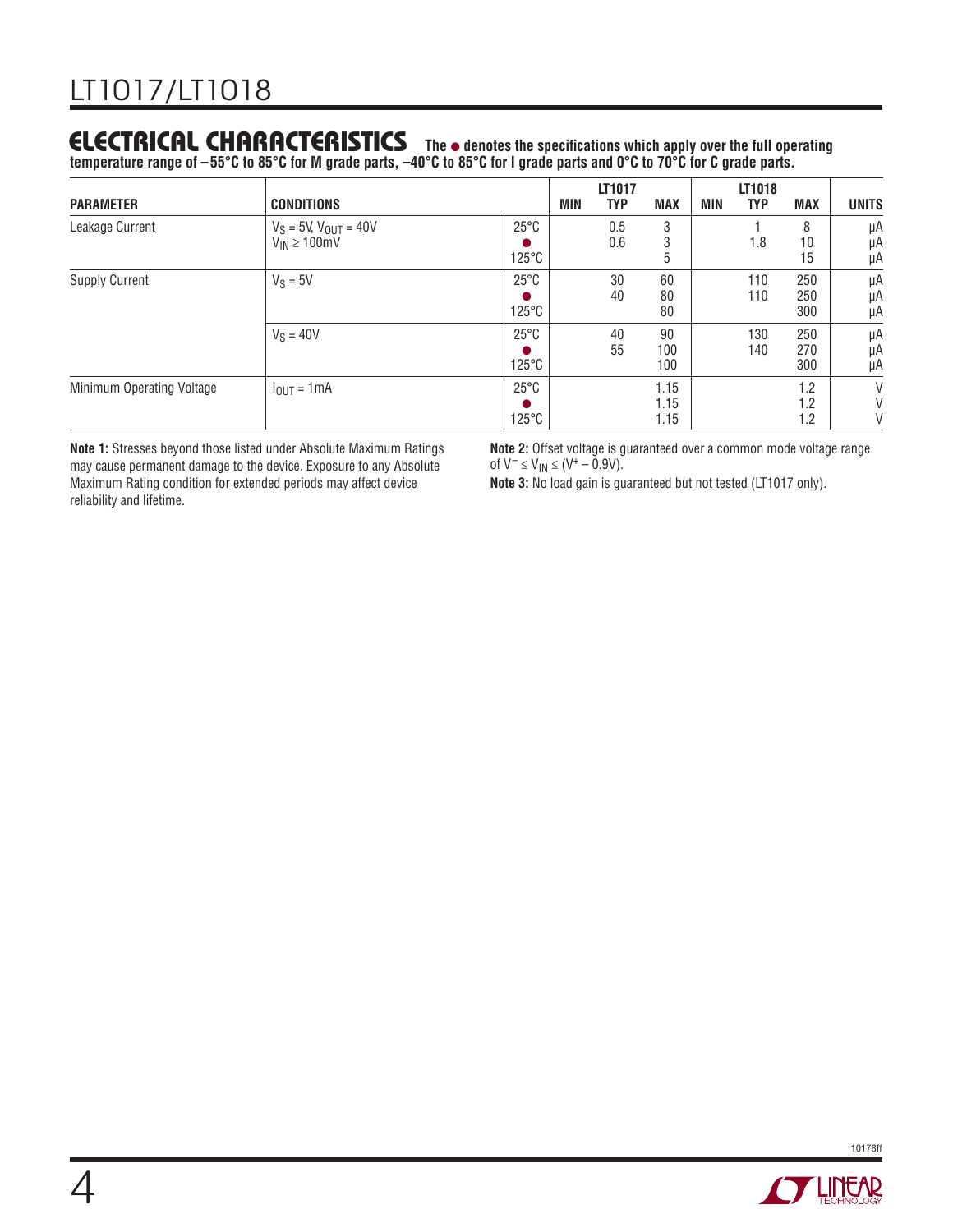### **TYPICAL PERFORMANCE CHARACTERISTICS**



1017/18 G08

10178ff

1017/18 G09



1017/18 G07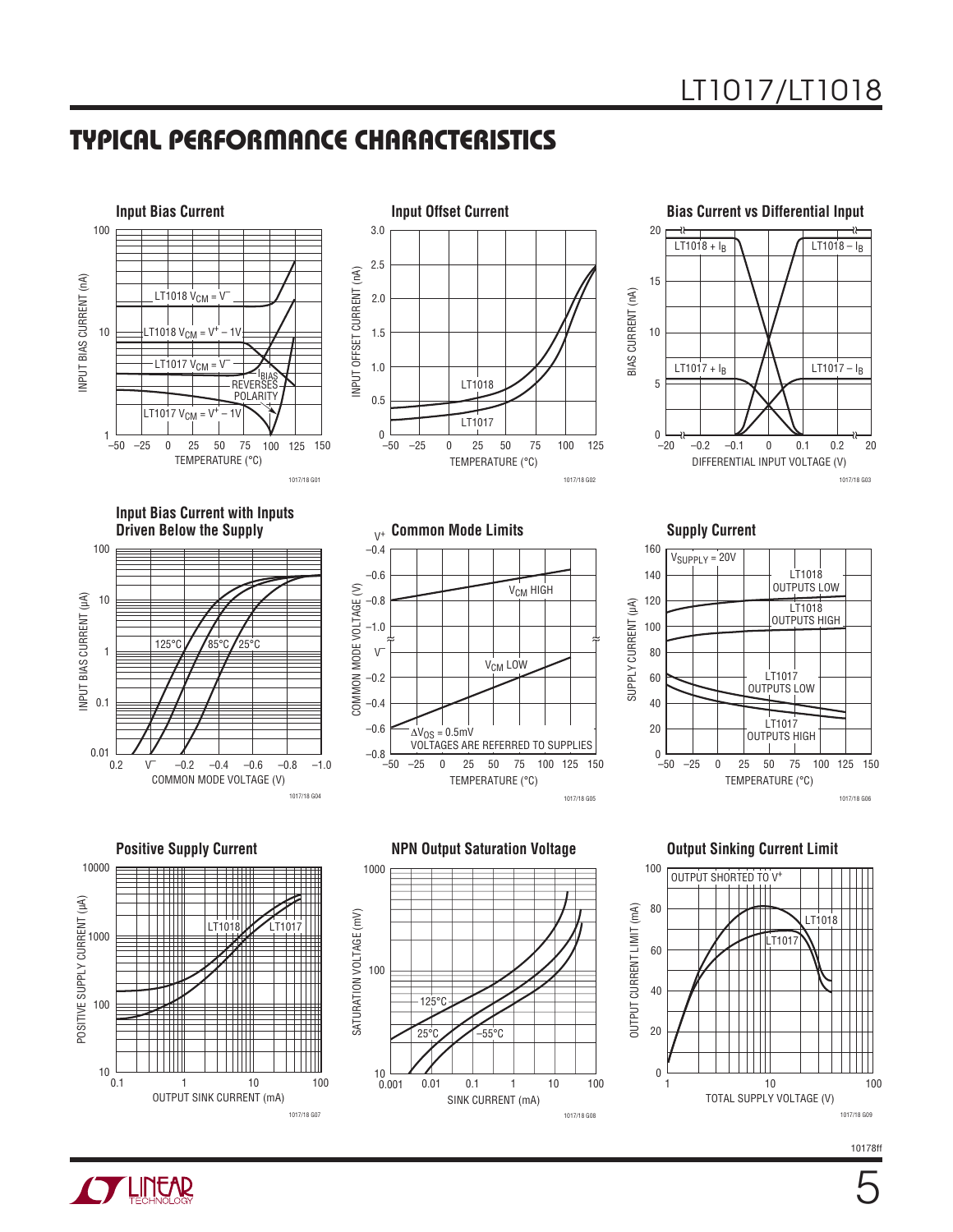# **TYPICAL PERFORMANCE CHARACTERISTICS**









**Transition Time Positive Transition Time LT1017 Response Time**











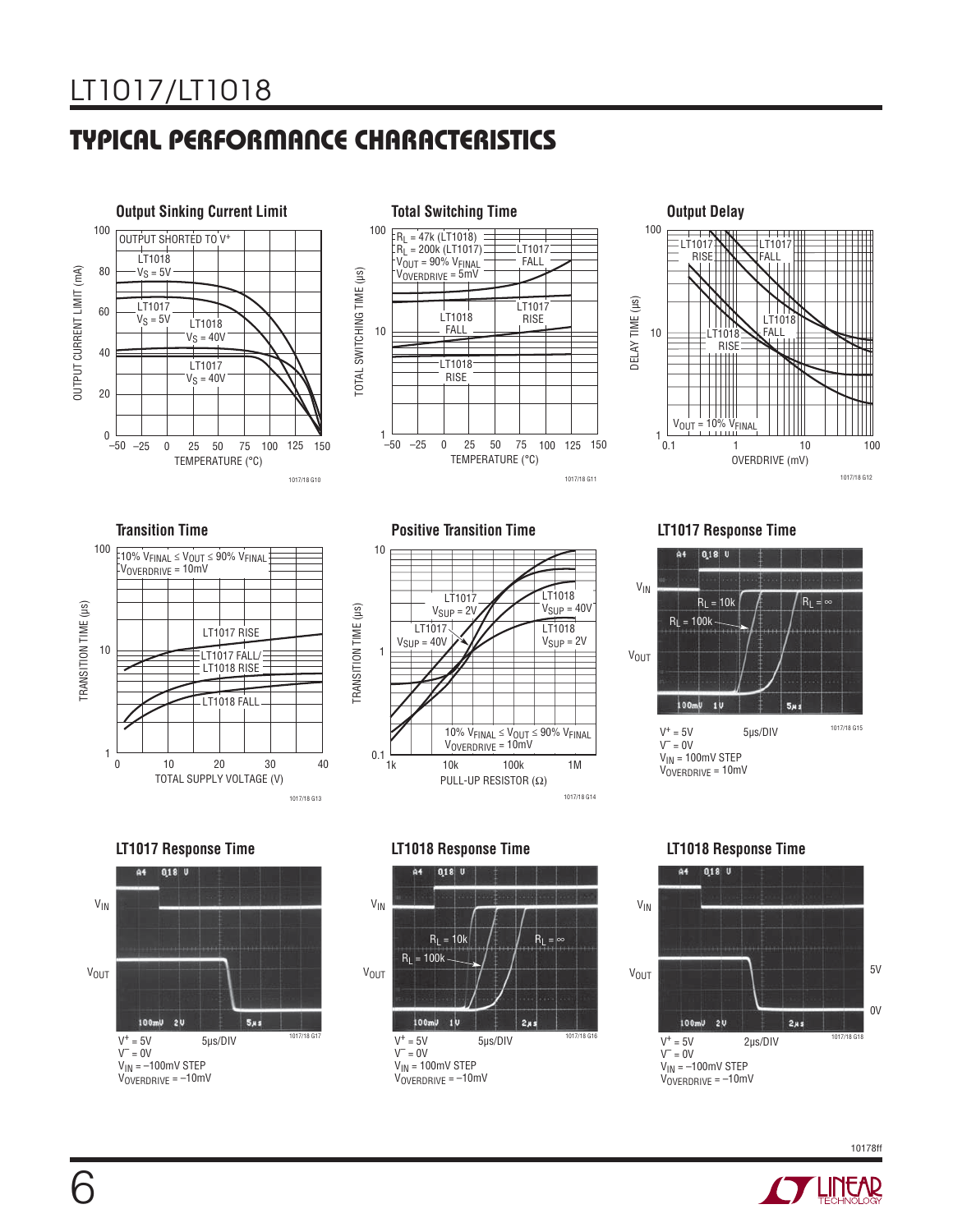

**Driving Relays Constant Current Current Current Current Current Current Current Current Current Current Current Current Current Current Current Current Current Current Current Current Current Current Current Current Curre** 







**LT1018 Op Amp, A<sub>V</sub> = 100** 



**LT1017 Op Amp, A<sub>V</sub> = 100** 





7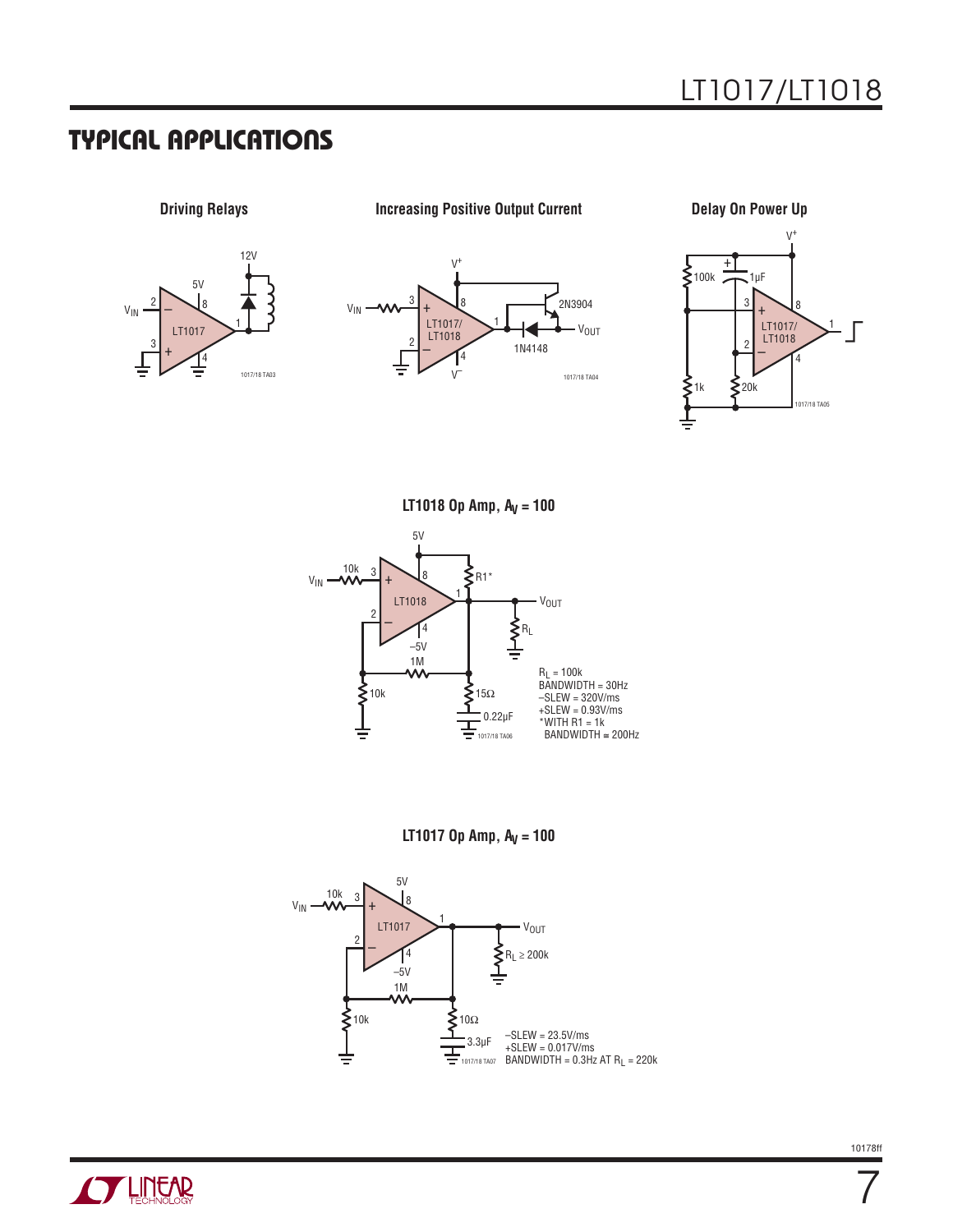

**Negative Voltage Regulator**

**2-Wire Comparator**



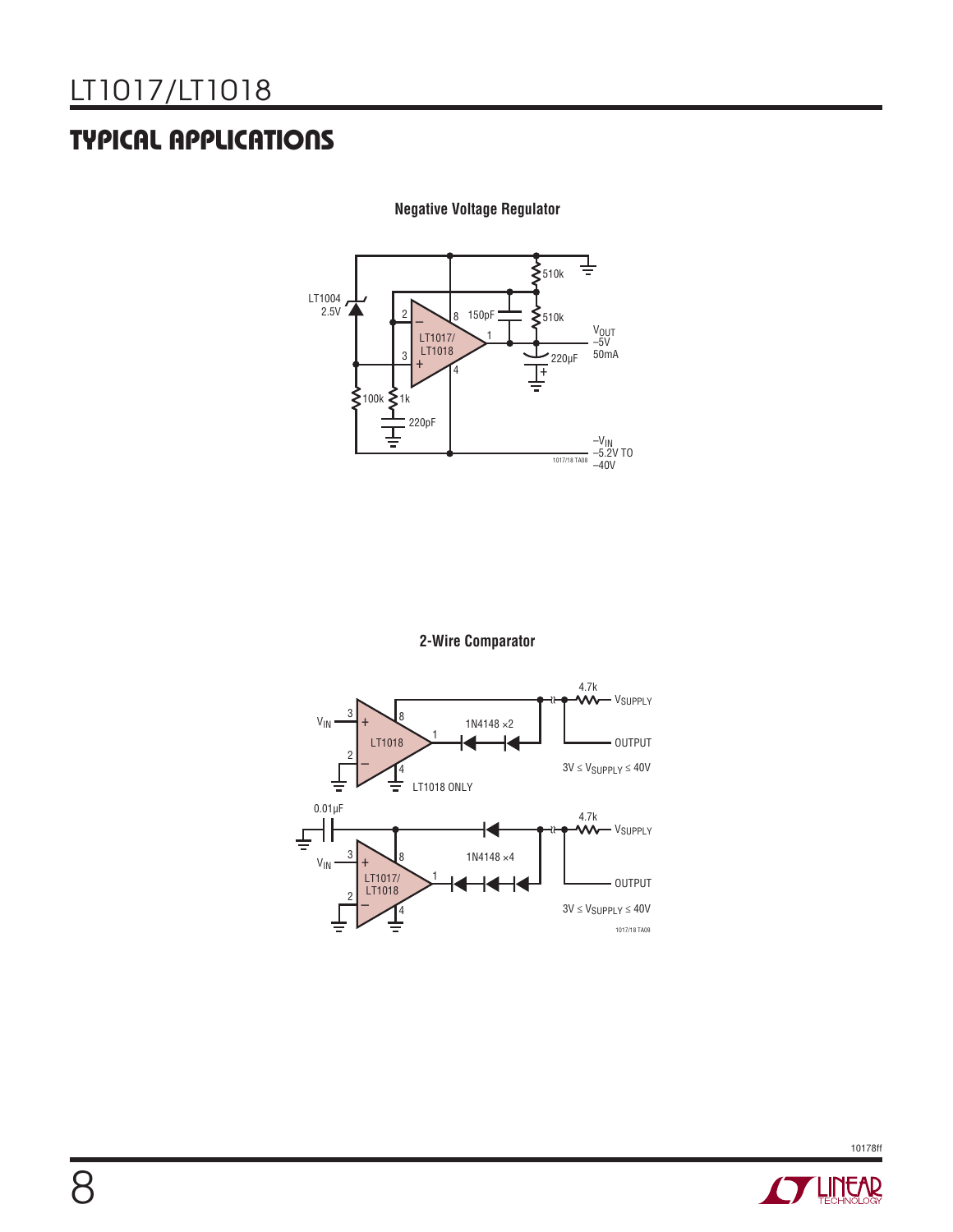

**5V Power Supply Monitor**





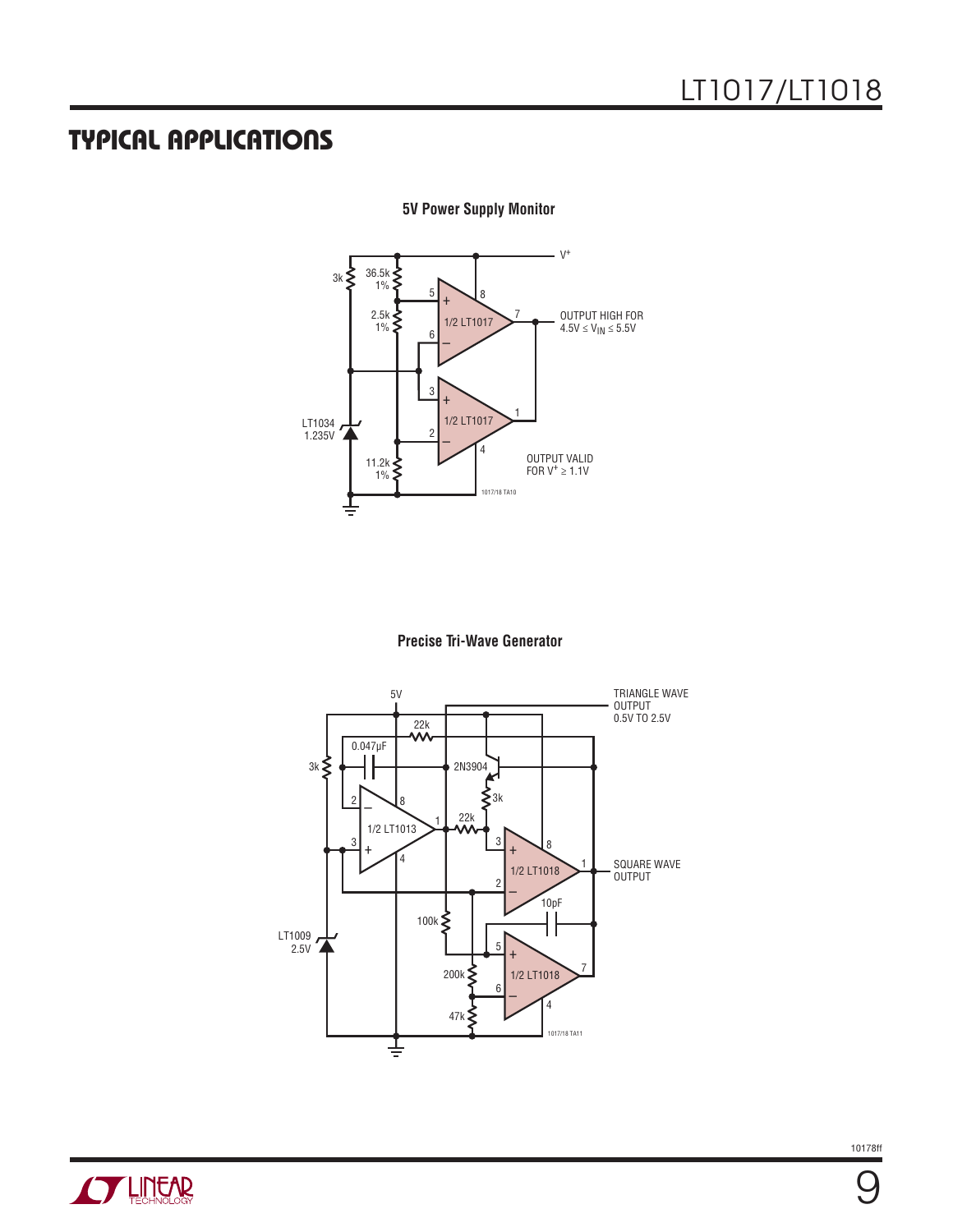

 **Power Supply Monitor**

### **1.5V Input Flyback Regulator**



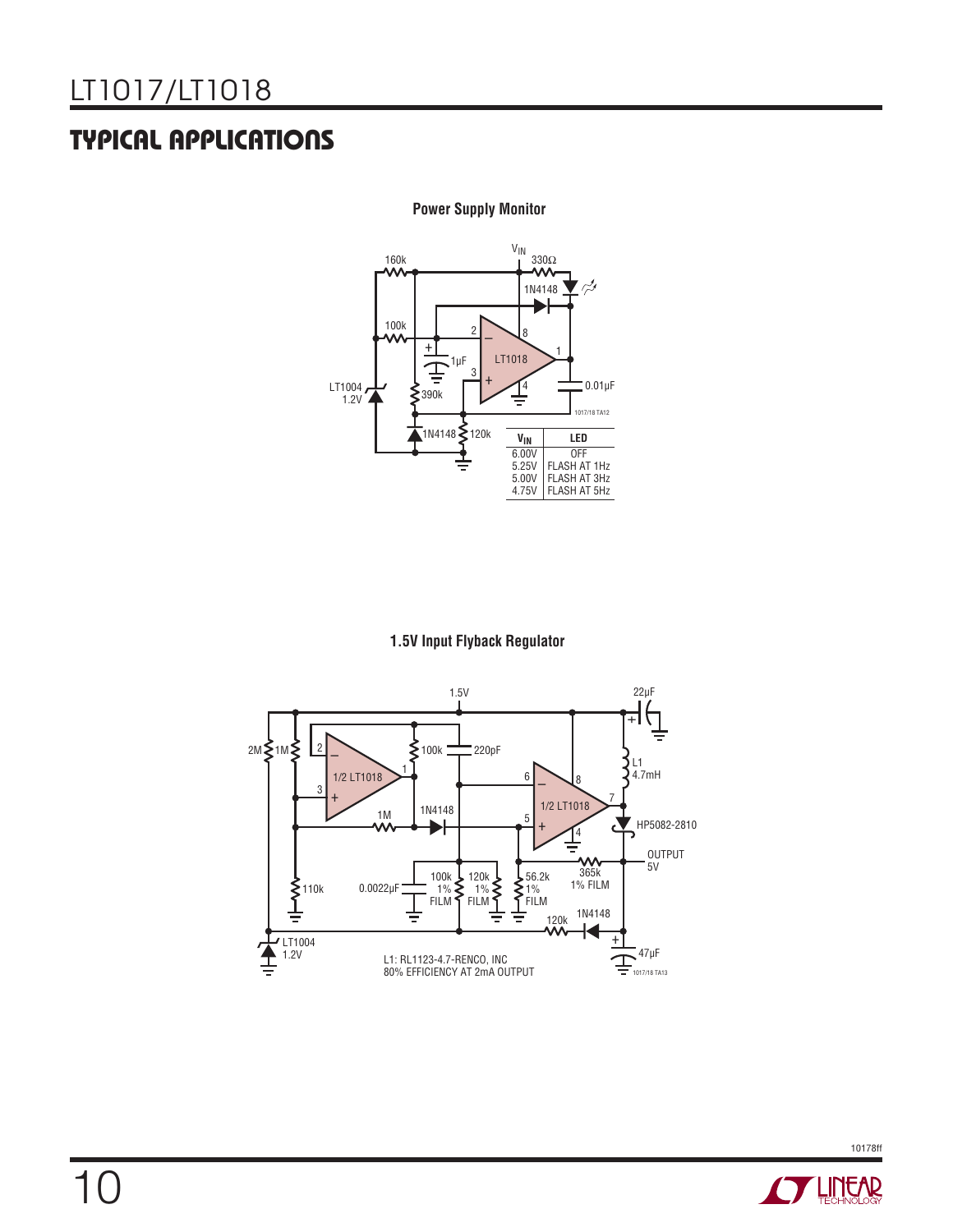

**Regulated Step-Up Converter**





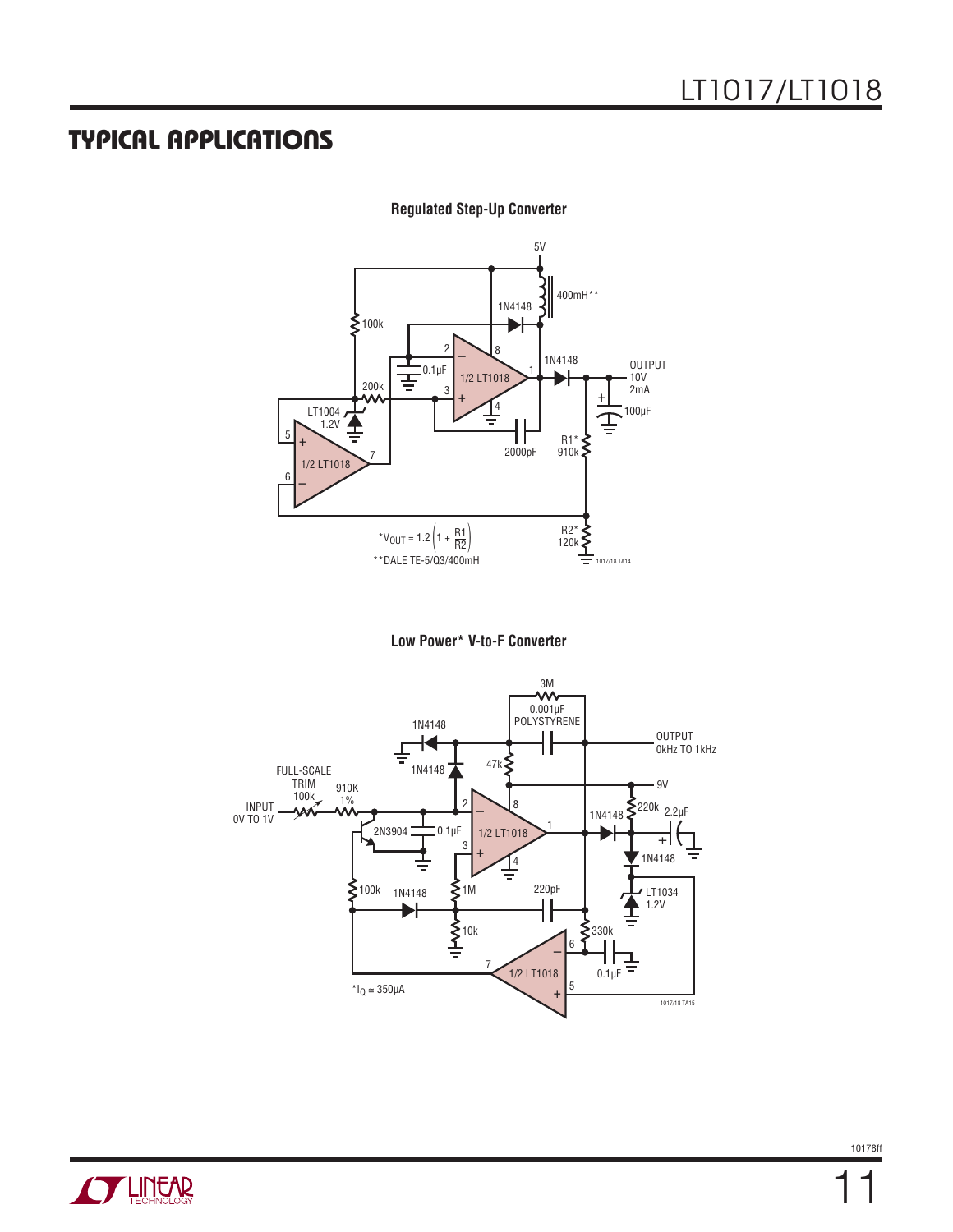## **PACKAGE DESCRIPTION**



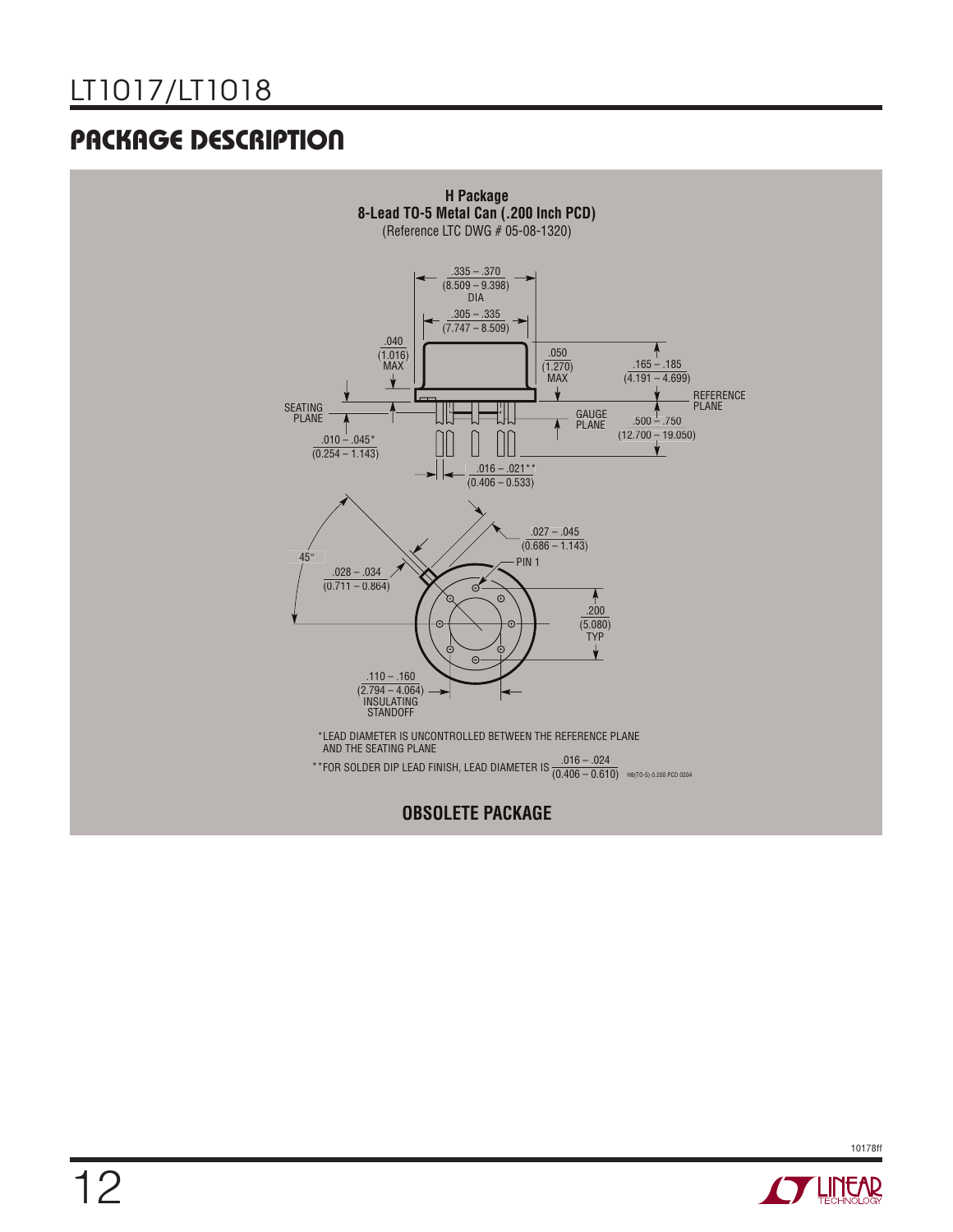### **PACKAGE DESCRIPTION**

**N8 Package 8-Lead PDIP (Narrow .300 Inch)** (Reference LTC DWG # 05-08-1510)



NOTE:

NOTE:<br>1. DIMENSIONS ARE MILLIMETERS

\*THESE DIMENSIONS DO NOT INCLUDE MOLD FLASH OR PROTRUSIONS.

MOLD FLASH OR PROTRUSIONS SHALL NOT EXCEED .010 INCH (0.254mm)

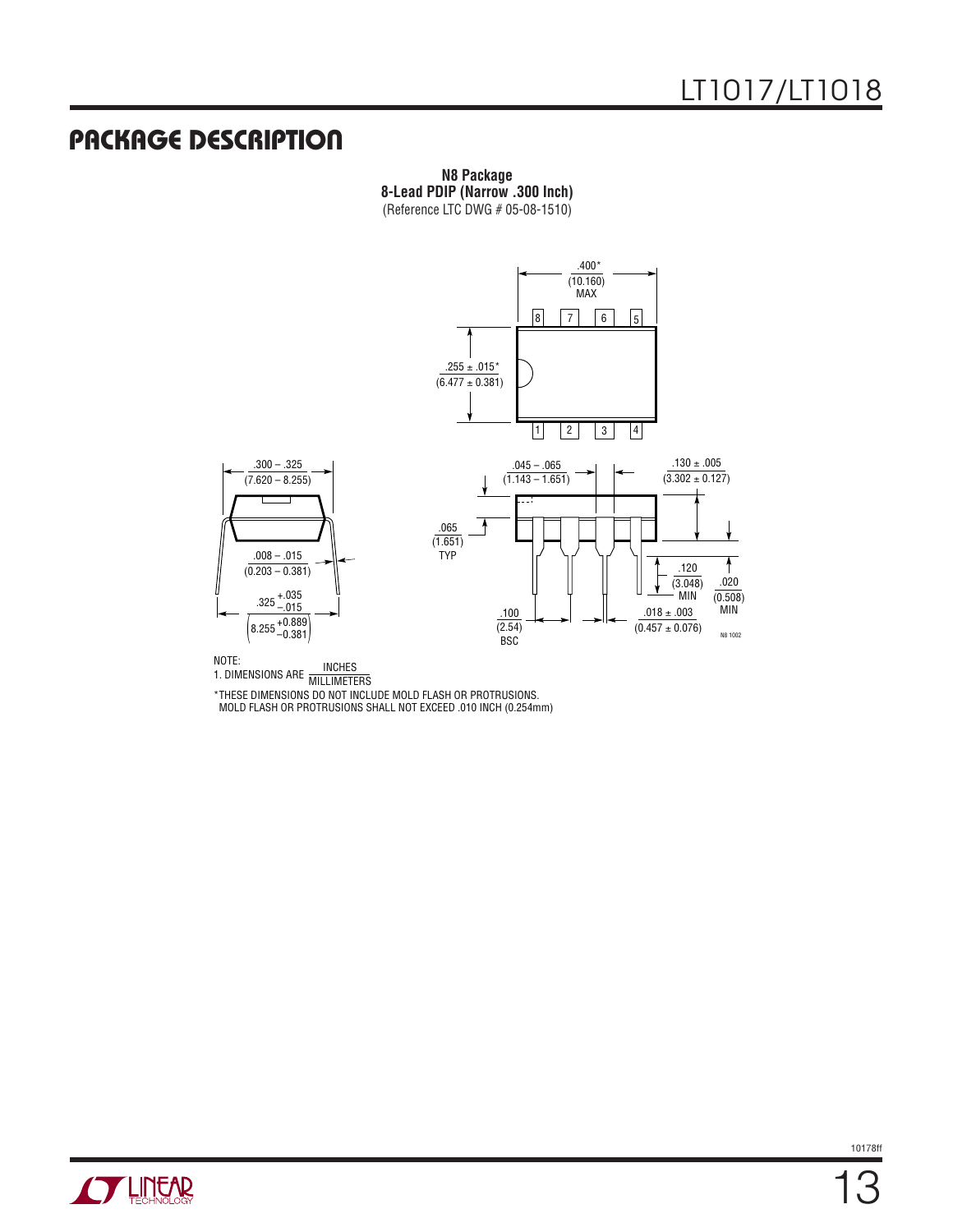# **PACKAGE DESCRIPTION**



**S8 Package 8-Lead Plastic Small Outline (Narrow .150 Inch)** (Reference LTC DWG # 05-08-1610)



3. THESE DIMENSIONS DO NOT INCLUDE MOLD FLASH OR PROTRUSIONS. MOLD FLASH OR PROTRUSIONS SHALL NOT EXCEED .006" (0.15mm)

SO8 0303

10178ff **STARTED BY LINEAR**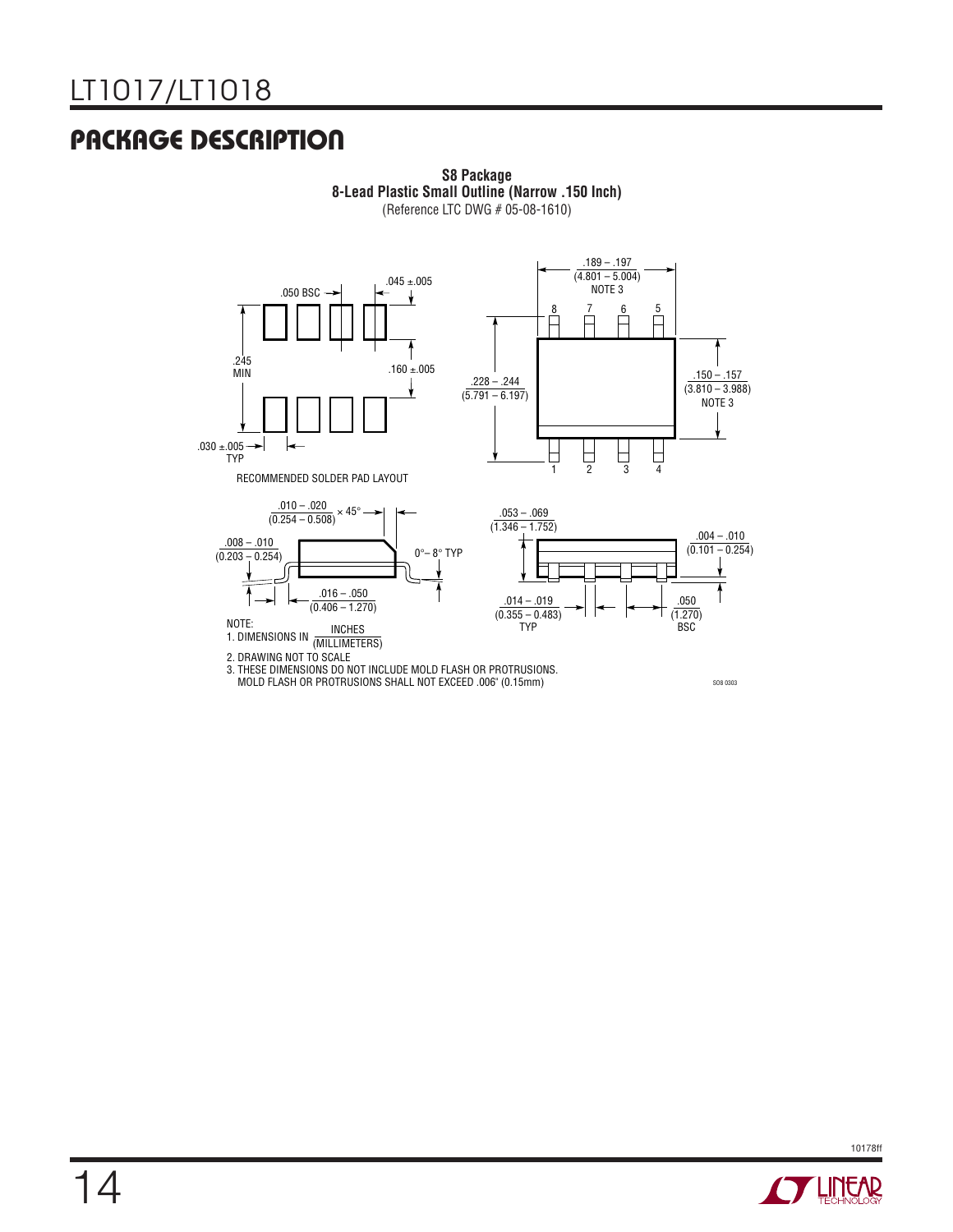### **PACKAGE DESCRIPTION**



**SW Package 16-Lead Plastic Small Outline (Wide .300 Inch)** (Reference LTC DWG # 05-08-1620)

(MILLIMETERS) 1. DIMENSIONS IN

2. DRAWING NOT TO SCALE

3. PIN 1 IDENT, NOTCH ON TOP AND CAVITIES ON THE BOTTOM OF PACKAGES ARE THE MANUFACTURING OPTIONS.

THE PART MAY BE SUPPLIED WITH OR WITHOUT ANY OF THE OPTIONS

4. THESE DIMENSIONS DO NOT INCLUDE MOLD FLASH OR PROTRUSIONS.

MOLD FLASH OR PROTRUSIONS SHALL NOT EXCEED .006" (0.15mm)